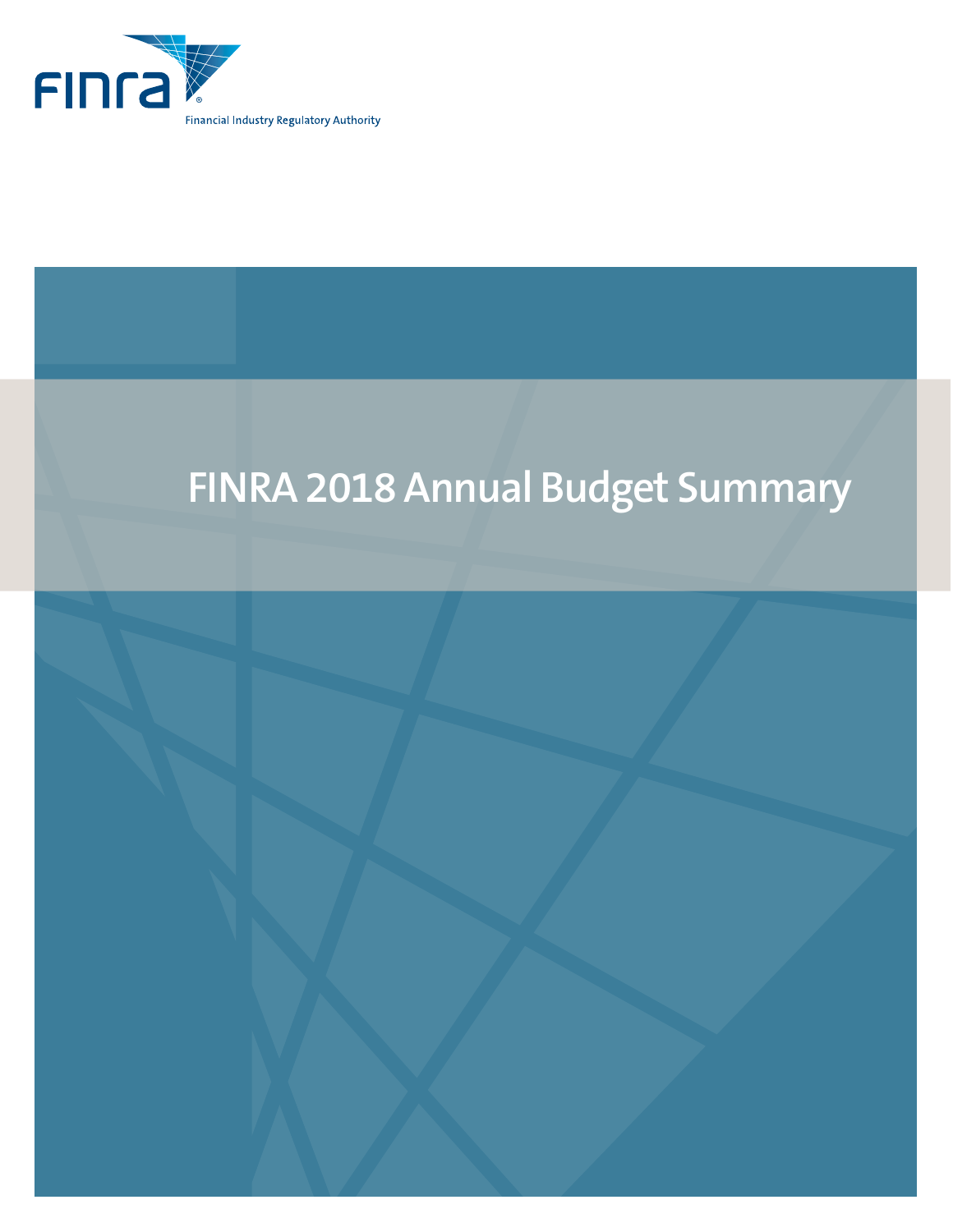## **Chairman and CEO Letter**





**William H. Heyman** Chairman



**Robert W. Cook** President and Chief Executive Officer

# **Chairman and CEO Letter**

FINRA performs a vital role in the U.S. financial regulatory structure: overseeing securities brokerage firms and individual brokers doing business with the public. Under the supervision of the U.S. Securities and Exchange Commission, FINRA conducts a wide range of regulatory functions every day, including examining firms and individuals for compliance with regulatory requirements; providing tools and resources to aid in achieving compliance; conducting ongoing surveillance of trading in the U.S. securities markets for potential misconduct; bringing enforcement actions to address violations of industry rules and regulations; and providing industry wide utilities such as disclosure and trade reporting facilities. Our mission is to protect investors and promote market integrity in a manner that facilitates vibrant capital markets.

As a not-for-profit, self-regulatory organization whose operations are funded by industry fees – without the support of any taxpayer dollars – FINRA must prudently manage its finances to ensure it can appropriately fund its mission. In connection with our ongoing organizational improvement initiative, FINRA360, the FINRA Board of Governors has reviewed the organization's overall finances and its projected revenues and expenses for 2018. In the interest of promoting greater transparency regarding our operations, we are publishing – for the first time – a summary of our Financial Guiding Principles, as well as an overview of FINRA's 2018 annual budget. These forward-looking materials are intended to complement the audited [Annual Financial Report](http://www.finra.org/about/annual-reports-financials) that we have published for many years that describes our finances and operations over the prior year.

# **Financial Guiding Principles**

The Financial Guiding Principles (Principles) set forth the key concepts and considerations that guide FINRA's longerterm financial planning and the development of our annual budget. Publication of the Principles provides more transparency about how we manage our financial resources in order to fulfill our regulatory responsibilities and further our mission.

Key elements of the Principles, discussed in more detail in the attached document, include:

- ► Fund Our Mission As an industry-funded, not-for-profit organization, we must ensure we maintain adequate resources to properly support our mission.
- **Ensure Financial Transparency For many years, we have published an audited Annual Financial Report that** reviews our previous year's financial performance on a GAAP basis and includes reports from the Board's Investment, Management Compensation and Audit committees. Starting this year, FINRA's Annual Budget Summary builds on that foundation by describing our anticipated primary sources of income and our primary expenses for the year ahead. This transparency is important to enhancing the opportunities for our member firms to provide informed and meaningful input on our operations.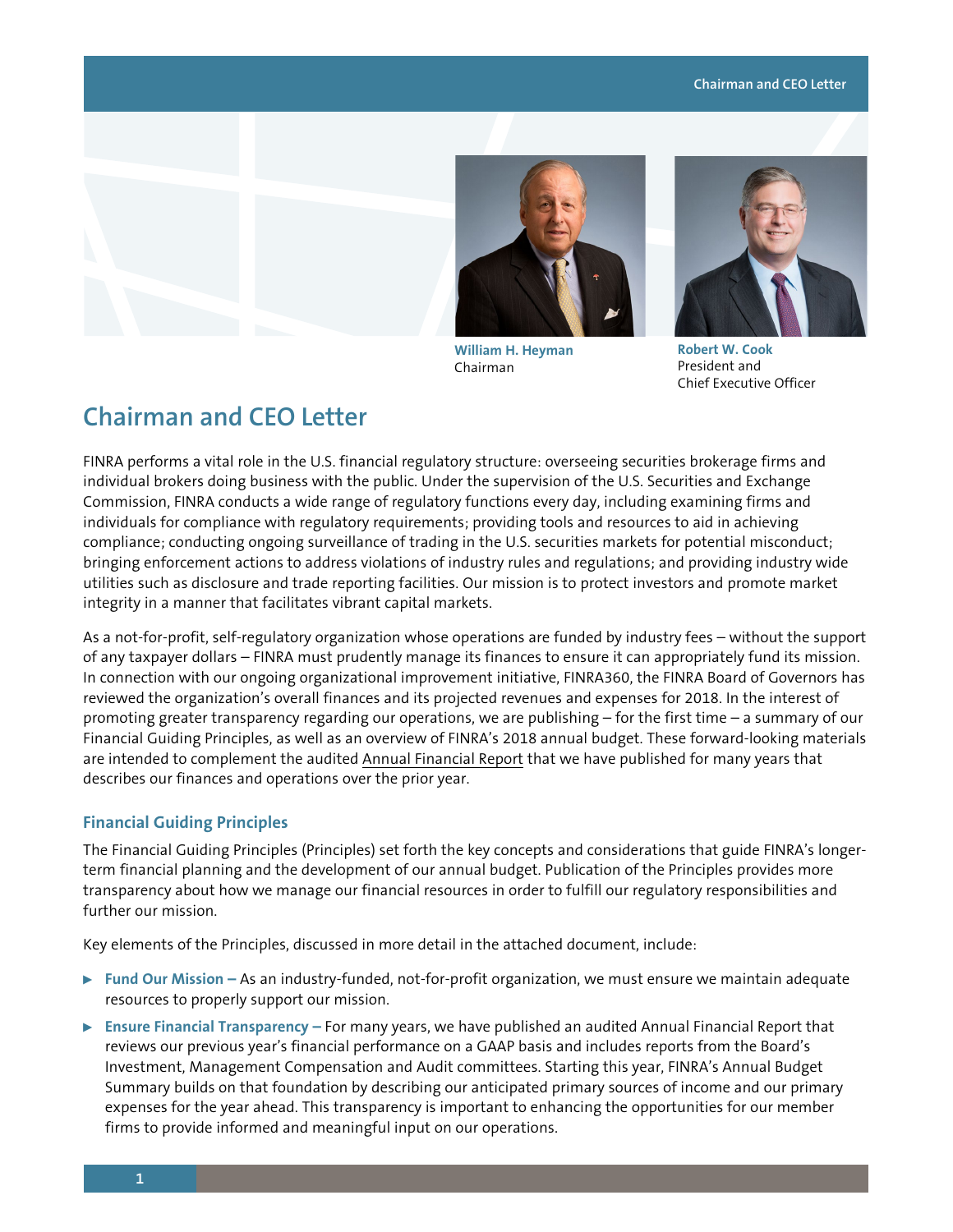- ▶ Manage Expenses Responsibly We must carefully manage our expenses while ensuring that we can carry out our regulatory responsibilities effectively. Both employee compensation and capital initiatives, our two biggest expenses, are addressed in the Principles.
- <sup>0</sup> **Maintain Reasonable Member Fees** While industry fees are a vital component of our funding model, we must be cognizant of the burdens that fees can place on member firms and registered representatives. Any increase to such fees must be filed with the Securities and Exchange Commission. We will increase such fees only after evaluating other potential sources of funding (including drawing down on reserves) and determining that our expenses are appropriately calibrated to meet our regulatory responsibilities.
- ▶ Use Fines to Promote Compliance and Improve Markets When a member firm or registered representative engages in misconduct, we first seek restitution for any harmed customers. Like other self-regulatory organizations, we also impose fines in order to discourage similar misconduct. When we impose fines, the amounts are based on pre-established guidelines and the facts and circumstances of the individual case, not any revenue targets.

FINRA policy has long required that fine monies be allocated to capital and strategic initiatives. In recent years, fine monies have supported a number of important regulatory projects. For example, we recently carried out a successful multi-year effort to migrate FINRA's technology environment from a data center structure to a cloudbased architecture, reducing expenses and increasing surveillance speeds. We moved our continuing education program online in order to provide representatives with more flexibility to satisfy their requirements. And we launched the TRACE for Treasuries initiative to provide increased understanding and enhanced surveillance of the Treasury market through the reporting of secondary-market transactions in Treasury securities.

The Principles reflect enhanced governance procedures, restrictions on use, and transparency requirements related to fine monies:

- Fine monies will be accounted for *separately* and are not considered in determining employee compensation and benefits;
- Any use of fine monies must be approved, separately from other expenditures, by the Board or its Finance, Operations and Technology Committee (Finance Committee);
- Fine monies will be targeted to one of several enumerated purposes;
- If fine monies are not fully utilized in a given year, the remaining fine balance will be tracked *separately* for use in future years; and
- All uses of fine monies will be itemized and disclosed on an annual basis (starting with fines collected in 2018).
- <sup>0</sup> **Sustain Appropriate Financial Reserves –** Our financial reserves, which originally derived from the sale of NASDAQ that culminated in 2006, are overseen by the Board's Investment Committee and managed to preserve principal and support our regulatory operations. Our investment strategy is described in the Annual Financial Report. The Principles establish a goal of maintaining reserves equal to at least one year of expenditures. Reserves may be used to defer member fee increases or make up cash flow losses, among other uses.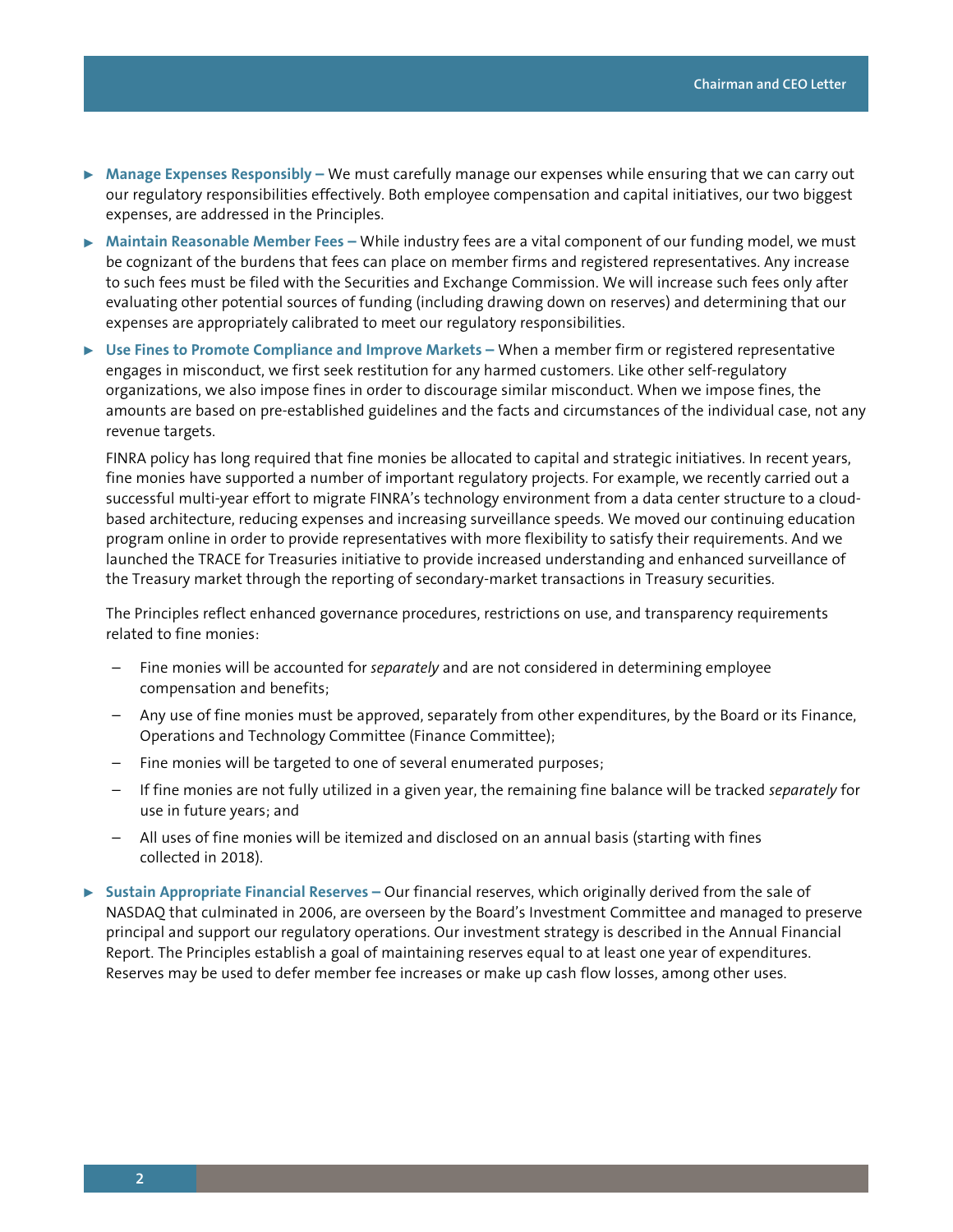## **2018 Budget**

FINRA's regulatory responsibilities are as extensive and complex as ever. Total assets under management by member firms have increased, the number of registered representatives has remained largely constant, and market innovations in financial technology and other areas continue to present new regulatory challenges. At the same time, the Securities and Exchange Commission is relying more heavily on FINRA to supervise broker-dealers.

While we welcome these opportunities, as indicated in the attached FINRA 2018 Annual Budget Summary, projected 2018 operating revenue of approximately \$822 million is flat relative to 2013, when FINRA last implemented fee increases. FINRA derives nearly half of its revenues from industry fees that are primarily assessed according to firms' gross revenue and trading volume, as well as firms' total number of registered representatives. Overall revenue generated through these three fees is projected to decline in 2018 to its lowest level since 2013 – as highlighted in the Budget Summary. Key drivers resulting in flat revenues since 2013 relate to trading volume, gross industry revenue and the number of registered representatives. Average daily trading share volume, which drives the Trading Activity Fee, is projected to fall in 2018 to below the 6.2 billion level seen in 2013. Gross industry revenue, upon which the Gross Income Assessment is based, is projected to continue to increase in 2018, but our rate structure includes provisions that have kept that assessment relatively flat since 2013. And the number of registered representatives, upon which the Personnel Assessment is based, is projected to remain relatively flat compared with 2013.

User fees, which drive approximately one-third of operating revenues, and contract services fees are also projected in 2018 to decrease below 2013 levels, driven by a reduction in continuing education fees, lower corporate financing fees and a decrease in fees to support the mortgage registration system for the Conference of State Bank Supervisors.

FINRA's 2018 budget is designed to meet the evolving challenges posed by our ongoing regulatory responsibilities and flat revenues in ways that reflect the Financial Guiding Principles.

First, despite our revenue challenges, we will *not* seek to increase member firm fees at this time. Instead, in line with the Principles, we will leverage our reserves to support our operations while deferring fee increases. This approach is not new – we have not increased member fee rates since 2013. In fact, we reduced the Gross Income Assessment in 2015, providing relief to approximately 1,400 smaller firms. In addition, the recent migration of our continuing education program to an online format resulted in reduced fee revenue for FINRA and corresponding cost savings for the industry. In the future, we will continue to monitor revenue levels with an eye to determining when it would be appropriate to increase fees.

Second, we will continue to manage our overall expenses without compromising our ability to keep markets safe and investors protected. While we can rely today on reserves to help address shortfalls when necessary, we must remain diligent in carefully managing our expenses. The Board will continue to closely oversee expenses to ensure that, consistent with our Principles, they are appropriately calibrated to our regulatory mission.

Since 2013, expense increases have stayed largely in line with inflation, at an annual rate of approximately 1.5 percent. Cost-saving efforts have been driven by managing our compensation costs without compromising our regulatory responsibilities, among other organizational and process improvements. For example, we have reduced incentive compensation and held senior officer salaries flat for the last two years, and will hold senior officer salaries flat again in 2018. In addition, we have identified further expense reductions for 2018; and through FINRA360, we continue to seek other efficiencies and opportunities to better leverage technology to do our work. Nevertheless, it is important to note that FINRA's ability to fulfill its mission depends on our talented and dedicated team, and it is critical that we offer competitive compensation in order to attract and retain high-performing individuals.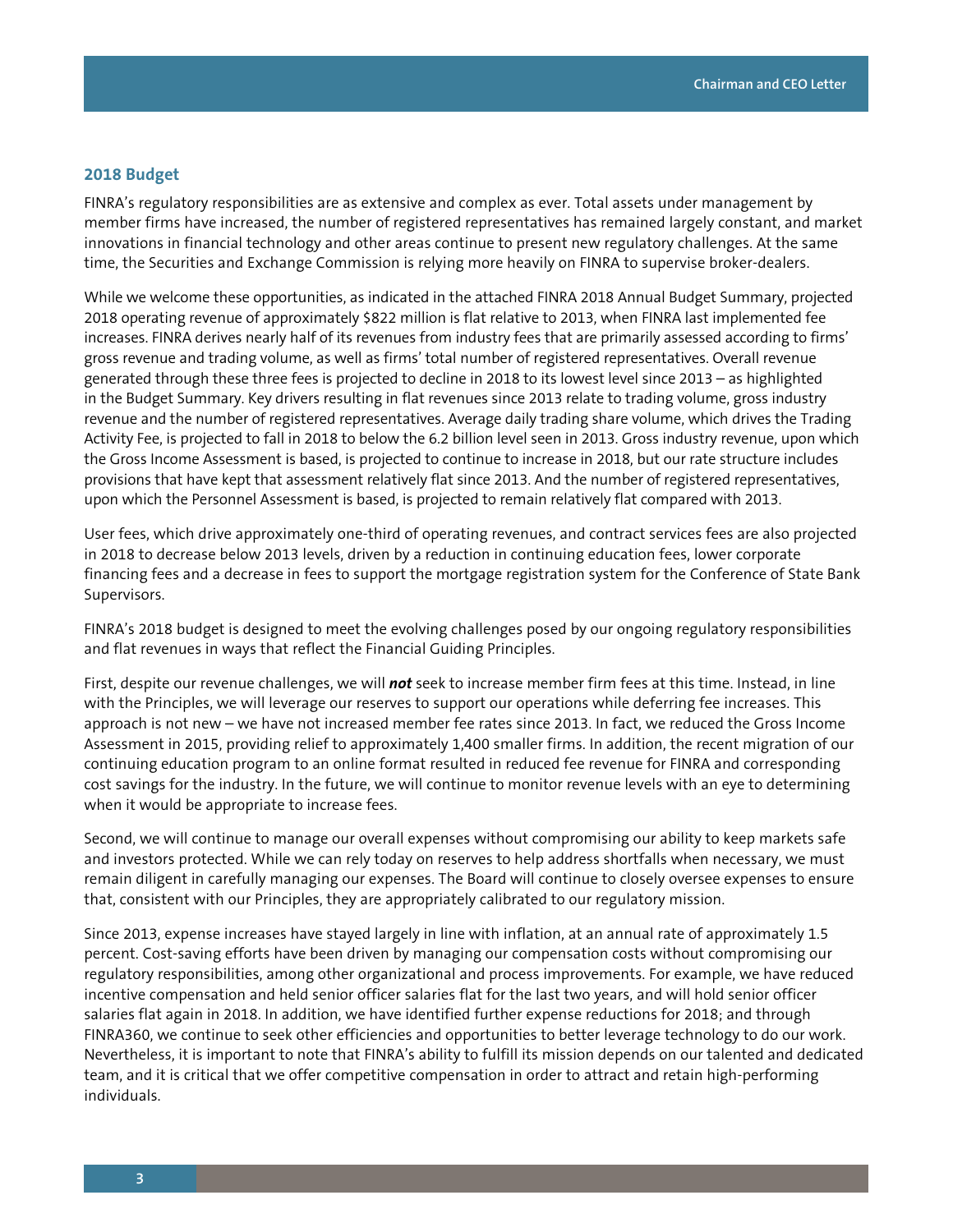With respect to our capital initiatives, as required by the Principles, we are closely reviewing the different types of projects that will require funding for 2018. Overall, we anticipate capital initiatives of \$90 million for 2018, down from a budgeted amount of \$109 million for 2017.

The presentation of our revenues and expenses in the attached Budget Summary reflects an intentionally conservative methodology. In particular, the budget presentation assumes that during 2018, there are no fine monies to support our capital initiatives and that there are no investment gains (or losses) on our reserves. Accordingly, as presented, the difference between our projected 2018 revenues and expenses could result in a draw on reserves of \$136 million (referred to as the Potential Reserve Reliance). Budgeting zero fines for 2018 is consistent with our Principles – to underscore that enforcement decisions are not driven by revenue targets – and budgeting zero investment gains is appropriately cautious for an organization like FINRA. In addition, this presentation helps us understand at the beginning of the year, for budgeting purposes, how reliant we may have to be on our reserves during the course of the year. In practice, however, our net income as reflected in our 2018 Annual Financial Report will ultimately include fines, investment returns, and other accounting adjustments. For reference, our budget for 2016, presented in accordance with this conservative approach in the Budget Summary, included a Potential Reserve Reliance of \$102.8 million, while we reported GAAP net income in our 2016 Annual Financial Report of \$57.7 million.

Pursuant to the Principles, any fine monies collected in 2018 may be used only with the prior approval of the Board. At our December 2017 meeting, the Board identified several projects for which fine monies – if collected – may be used in 2018. Among them is a project to enhance FINRA's tools for monitoring trading in U.S. Treasury securities, building on the successful launch last year of the TRACE for Treasuries initiative. The enhancements to the initiative involve developing and deploying a variety of additional customer protection surveillance patterns and market integrity patterns, building on the data integrity surveillance patterns that were launched as part of the effort in 2017.

The Board also approved the use of any fine monies that may be collected to transform the technological infrastructure of the registration systems for member firms and individuals, providing a significant upgrade to a core tool that is used by FINRA, the SEC, state regulators, the industry and – through BrokerCheck – the investing public. The enhancements will transform the legacy registration systems to modern systems using open-source architecture and cloud-based infrastructure to deliver increased usefulness and efficiency. If fine monies are not collected in amounts sufficient to fully fund these projects, the Board authorized the use of reserves. A full accounting of our use of fine monies in 2018 will be provided within the 2018 Annual Financial Report.

Finally, as noted in our 2018 Annual Budget Summary, FINRA charges fees for the work we are performing for various exchanges and other parties on a contract basis (*e.g.*, to protect markets through coordinated cross-market surveillance) and this work is not being supported by member fee revenue.

In closing, FINRA remains committed to ensuring that it can properly execute its regulatory responsibilities with adequate funding in 2018 and beyond. Our Financial Guiding Principles – as reviewed by the Board on an annual basis – provide a transparent, responsible budgeting framework that will allow us to support a fair, safe marketplace for investors and our member firms. As always, we welcome comments or suggestions from our member firms and other relevant stakeholders regarding our financial and transparency initiatives.

Sincerely,

Chom H. Heymon **William H. Heyman Cook** 

W. Cent

Chairman President and Chief Executive Officer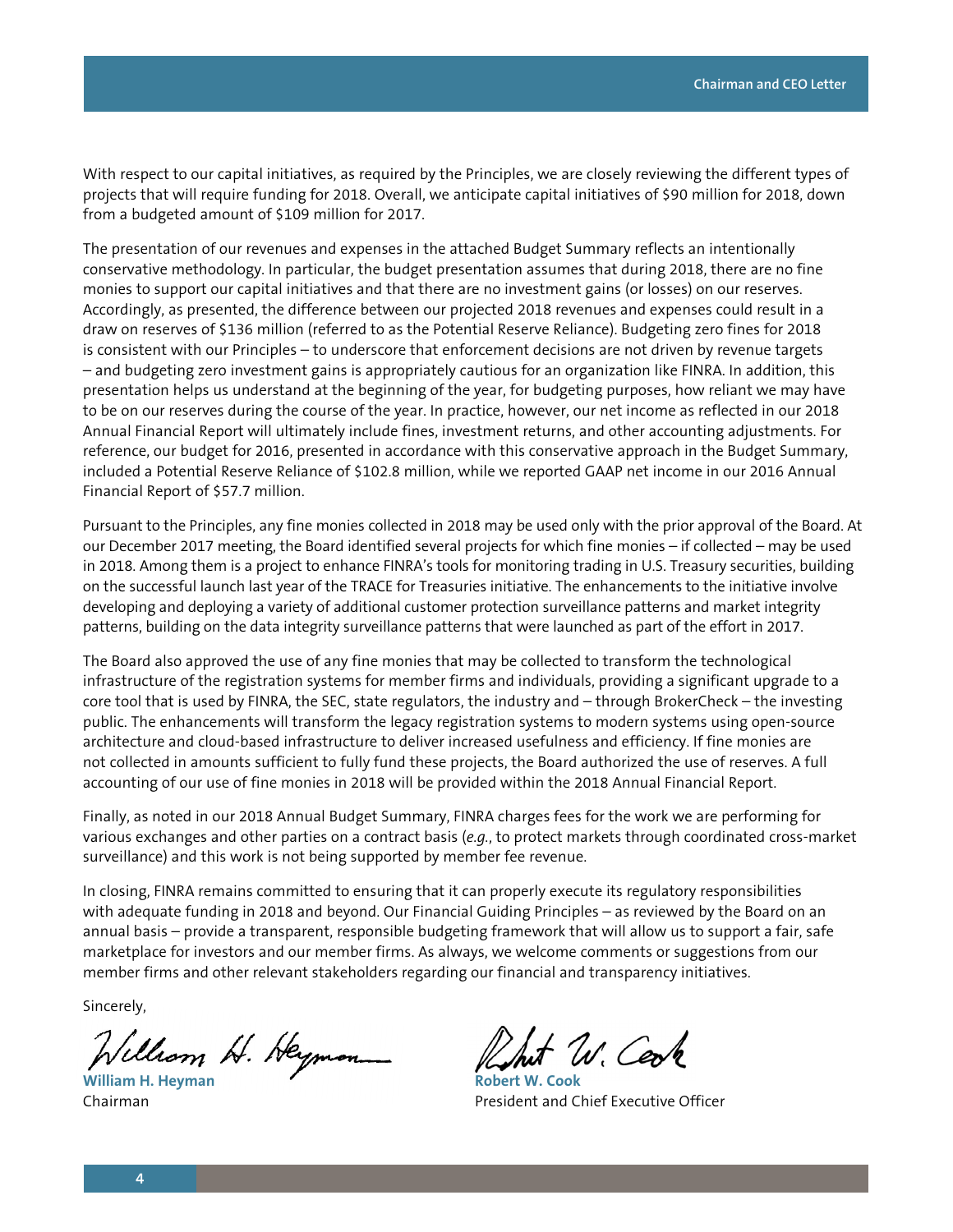# **Financial Guiding Principles**

- **1. Fund Our Mission** As a not-for-profit organization, we target break-even cash flows that allow us to appropriately fund our mission of protecting investors and promoting market integrity while facilitating vibrant capital markets. Operating expenses are primarily funded through operating revenues. We rely on our financial reserves (discussed below) to support our mission, and draw upon the principal as needed.
- **2. Ensure Financial Transparency** We publish an Annual Financial Report that is prepared and presented in accordance with GAAP and audited by an independent public accounting firm. We also publish a top-line annual budget that demonstrates our primary sources of income and our primary expenses for the coming year. Following each fiscal year, we provide an accounting of the approved uses of fine monies (discussed below) during that year.
- **3. Manage Expenses Responsibly** We carefully manage expenses while ensuring that we can carry out our regulatory responsibilities effectively.
	- **3.1 Compensation Oversight** Our employees are our most important asset. We seek to offer compensation in line with the competitive market in order to attract, develop and retain high-performing individuals who can help us achieve our mission. The Board's Management Compensation Committee reviews and approves the salary structure and the annual incentive compensation pool for the organization, as well as the individual incentive compensation awards for the most senior executives. Each year, the Committee provides a report that is included in our Annual Financial Report. Although a variety of factors are considered when determining compensation levels for individual employees and the organization as a whole, no compensation determinations are based on fines or other sanctions imposed on the industry.
	- **3.2 Capital Initiatives Oversight** Appropriate investments in capital initiatives to enhance our technology and regulatory capabilities are critical to our mission. These projects are non-recurring expenditures that improve the effectiveness and efficiency of our operations; they must undergo a senior management review and approval process, with projects above defined thresholds requiring special approval by the Board or its Finance, Operations and Technology Committee (Finance Committee). These projects fall into several categories:
		- − **Capital Maintenance** Necessary expenditures for items such as building/leasehold improvements or hardware/software (such as servers, storage devices or network equipment).
		- − **Mandatory Initiatives** Regulatory expectations driven by the SEC or other legal, regulatory, audit or contractual requirements; initiatives required by technology obsolescence (such as software no longer supported by vendors); and required infrastructure support (such as cybersecurity improvements).
		- − **Carryover Initiatives** Projects in one of the former categories that carry over from a prior year are evaluated for continued funding.
		- − **New Initiatives/Enhancements:**
			- − **Minor Enhancements** Funding to provide capacity for minor enhancements to existing technology (*i.e.*, software improvements).
			- − **New Initiatives** Investments in new systems or technology that will improve our regulatory capabilities or services. These initiatives are assessed for their contribution to our operational efficiency and effectiveness, including their ability to provide demonstrable improvements to the quality of FINRA's regulatory program, tangible benefits for member firm compliance, or a measurable and acceptable financial return.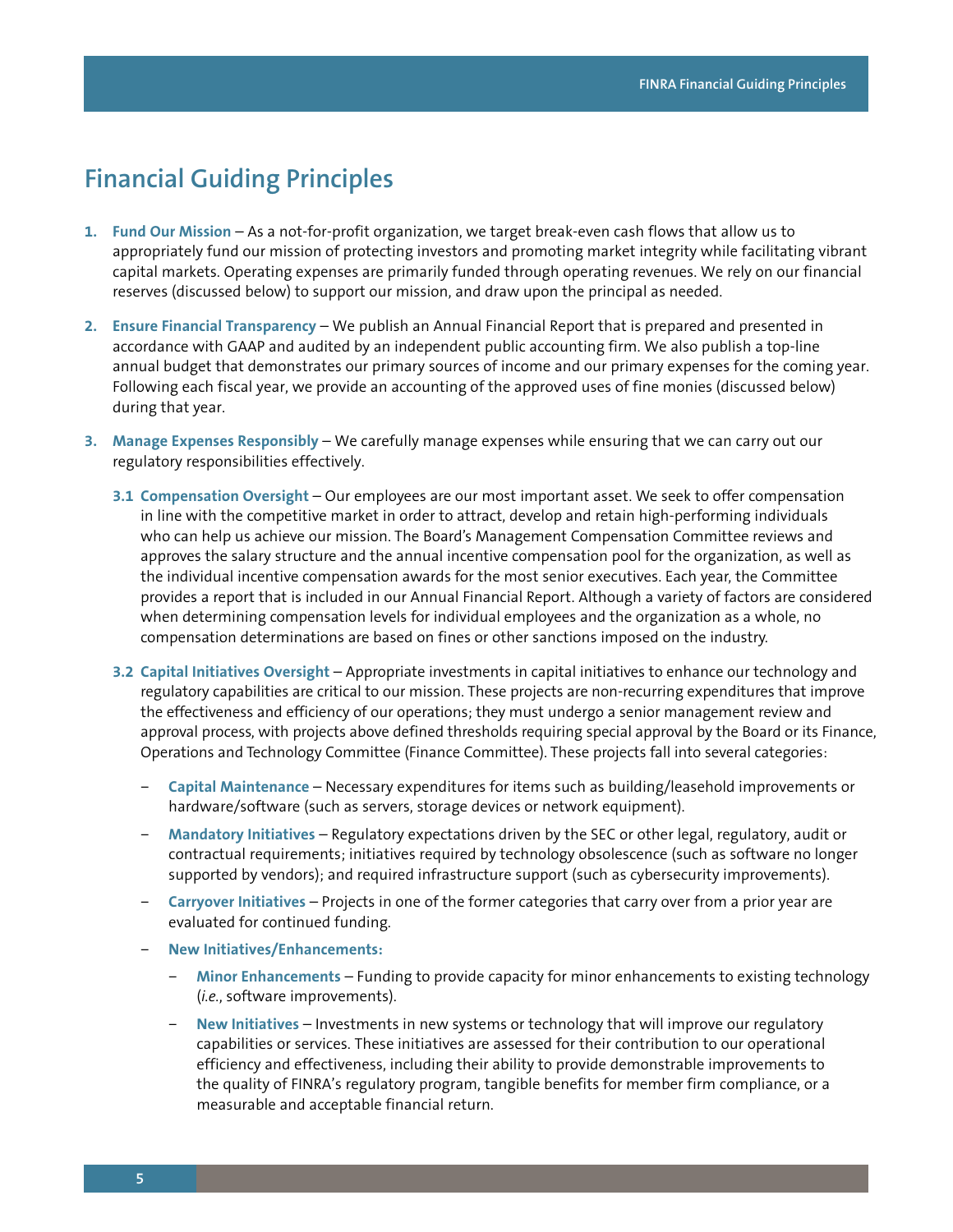- **4. Maintain Reasonable Member Fee Levels** We increase member fees only after evaluating other potential sources of funding (*including* drawing down on excess reserves) and determining that our expenses are appropriately calibrated to our regulatory responsibilities.
- **5. Use Fines to Promote Compliance and Improve Markets** When a member firm or registered representative engages in misconduct, restitution for harmed customers is our highest priority, although there are many cases in which it is not practical. We also assess whether a sanction should be imposed in order to discourage similar conduct by the firm, registered representative, or others. When we impose fines, the amounts are based on the facts and circumstances of the misconduct and the principles set forth in our Sanction Guidelines; fines are not based on revenue considerations, and we do not establish any minimum amount of fines that must be collected for purposes of our annual budget.

Fines collected are accounted for separately, and the use of these monies is subject to special governance procedures, restrictions on use and transparency requirements.

- − Any use of fine monies, regardless of amount, must be separately approved by the Board or its Finance Committee. These monies are not considered in determining employee compensation and benefits.
- − The Board or Finance Committee may authorize the use of these funds for: (i) capital/initiatives or nonrecurring strategic expenditures that promote more effective and efficient regulatory oversight by FINRA (including leveraging technology and data in a secure manner) or that enable improved compliance by member firms; (ii) activities to educate investors, promote compliance by member firms through education, compliance resources or similar projects, or ensure our employees are highly trained in the markets, products and businesses we regulate; (iii) capital/initiatives required by new legal, regulatory or audit requirements; or (iv) replenishing reserves (described below) in years where such reserves drop below levels reasonably appropriate to preserve FINRA's long-term ability to fund its regulatory obligations.
- On an annual basis, we make public a description of the Board or Finance Committee-approved uses of fine monies during the prior year.
- **6. Sustain Appropriate Reserves** We rely on our financial reserves, which originally derived from the sale of NASDAQ, to support our regulatory mission. We strive to maintain an appropriate level of reserves; currently, the Board believes that level is at least one year of expenditures. Reserves are invested at the direction of the Board's Investment Committee, which provides a report that is included in our Annual Financial Report. The Board may draw upon the principal as needed, including to cover cash flow losses, defer fee increases, support FINRA's regulatory operations, enhance member firm compliance or otherwise improve markets.

The FINRA Board will review these Principles on an annual basis.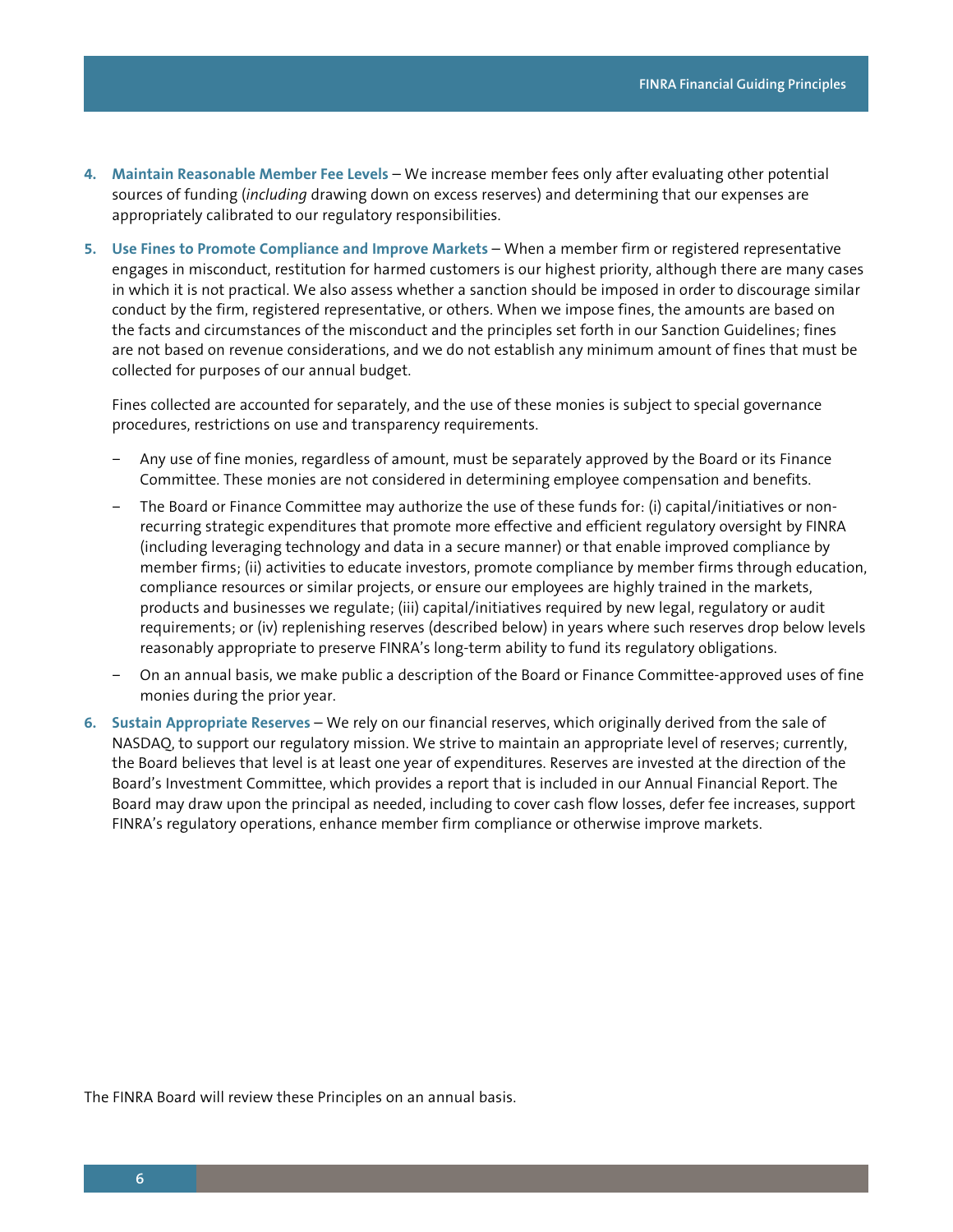# **FINRA 2018 Annual Budget Summary**

Budget summaries reflect management's internal reporting framework and differ from generally accepted accounting principles. Annual budgets are subject to change during the year as circumstances arise.

| <b>Budget Trend</b> (in millions)       | 2016 Budget | 2017 Budget | 2018 Budget |
|-----------------------------------------|-------------|-------------|-------------|
| <b>Operating Expenses</b>               | \$863.7     | \$890.1     | \$888.0     |
| Capital Initiatives                     | \$115.1     | \$109.1     | 90.0        |
| <b>Total Cash Flow Uses</b>             | \$978.8     | \$999.2     | \$978.0     |
| <b>Operating Revenues</b>               | \$849.3     | \$828.7     | \$822.0     |
| Interest and Dividend Income            | 526.7       | 527.7       | 20.0        |
| Potential Reserve Reliance <sup>1</sup> | \$102.8     | \$142.8     | \$136.0     |
| <b>Total Cash Flow Sources</b>          | \$978.8     | \$999.2     | \$978.0     |

1. The Potential Reserve Reliance excludes the impact of any Board-approved use of fine monies and investment gains/losses.

| <b>Cash Flow Uses</b> (in millions)      | 2018    | 2018 Cash Flow Uses by Key Function          |    |     |  |  |     |
|------------------------------------------|---------|----------------------------------------------|----|-----|--|--|-----|
| Member Regulation                        | \$309.1 | <b>Member Regulation</b>                     |    |     |  |  | 32% |
| Market Regulation                        | \$137.7 | <b>Market Regulation</b>                     |    | 14% |  |  |     |
| Enforcement                              | \$117.3 | Enforcement                                  |    | 12% |  |  |     |
| <b>Transparency Services</b>             | \$76.9  |                                              |    |     |  |  |     |
| Registration and Disclosure              | \$67.5  | <b>Transparency Services</b>                 | 8% |     |  |  |     |
| Dispute Resolution                       | \$48.6  | Registration &<br>Disclosure                 | 7% |     |  |  |     |
| Other Regulatory Operations <sup>2</sup> | \$130.9 | <b>Dispute Resolution</b>                    | 5% |     |  |  |     |
| Total Operating Expenses <sup>3</sup>    | \$888.0 | <b>Other Regulatory</b><br><b>Operations</b> |    | 13% |  |  |     |
| Capital Initiatives                      | \$90.0  |                                              |    |     |  |  |     |
| <b>Total Cash Flow Uses</b>              | \$978.0 | <b>Capital Initiatives</b>                   | 9% |     |  |  |     |

2. Other Regulatory Operations include the Office of General Counsel, the Office of Fraud Detection and Market Intelligence, Advertising Regulation, Corporate Financing, the Office of Hearing Officers, the Office of Member Relations and Education, the Office of Investor Education and other regulatory support functions.

3. Operating Expenses reflect an allocation to each key function for compensation and benefits, contract services, technology and occupancy, as well as costs attributed to other general and administrative services.

| <b>Cash Flow Sources</b> (in millions) | 2018    | 2018 Cash Flow Sources by Type       |     |     |     |     |
|----------------------------------------|---------|--------------------------------------|-----|-----|-----|-----|
| Regulatory Fees <sup>4</sup>           | \$437.2 | <b>Regulatory Fees</b>               |     |     |     | 45% |
| User Fees <sup>5</sup>                 | \$285.2 | User Fees                            |     |     | 29% |     |
| Contract Services Fees <sup>6</sup>    | \$99.6  | <b>Contract Services Fees</b>        |     |     |     |     |
| <b>Total Operating Revenues</b>        | \$822.0 | Interest and Dividend                | 10% |     |     |     |
| Interest and Dividend Income           | \$20.0  | Income                               | 2%  |     |     |     |
| Potential Reserve Reliance             | \$136.0 | <b>Potential Reserve</b><br>Reliance |     | 14% |     |     |
| Total Cash Flow Sources                | \$978.0 |                                      |     |     |     |     |

4. Regulatory Fees primarily include the Gross Income Assessment, Personnel Assessment and Trading Activity Fee.

5. User Fees primarily include Registration Fees, Transparency Services Fees, Dispute Resolution Fees, Qualification Fees, Continuing Education Fees, Corporate Financing Fees and Advertising Fees.

6. Contract Services Fees represent amounts charged for regulatory services provided primarily to markets operated by NASDAQ, NYSE, Cboe and other exchanges. These services include surveillance, investigations, examinations and disciplinary work. Contract Services Fees also include fees for the mortgage licensing system FINRA developed and maintains on behalf of the Conference of State Bank Supervisors, and fees for implementing and maintaining the Bluesheets system on behalf of the SEC. Contract Services Fees cover the cost of the services being provided.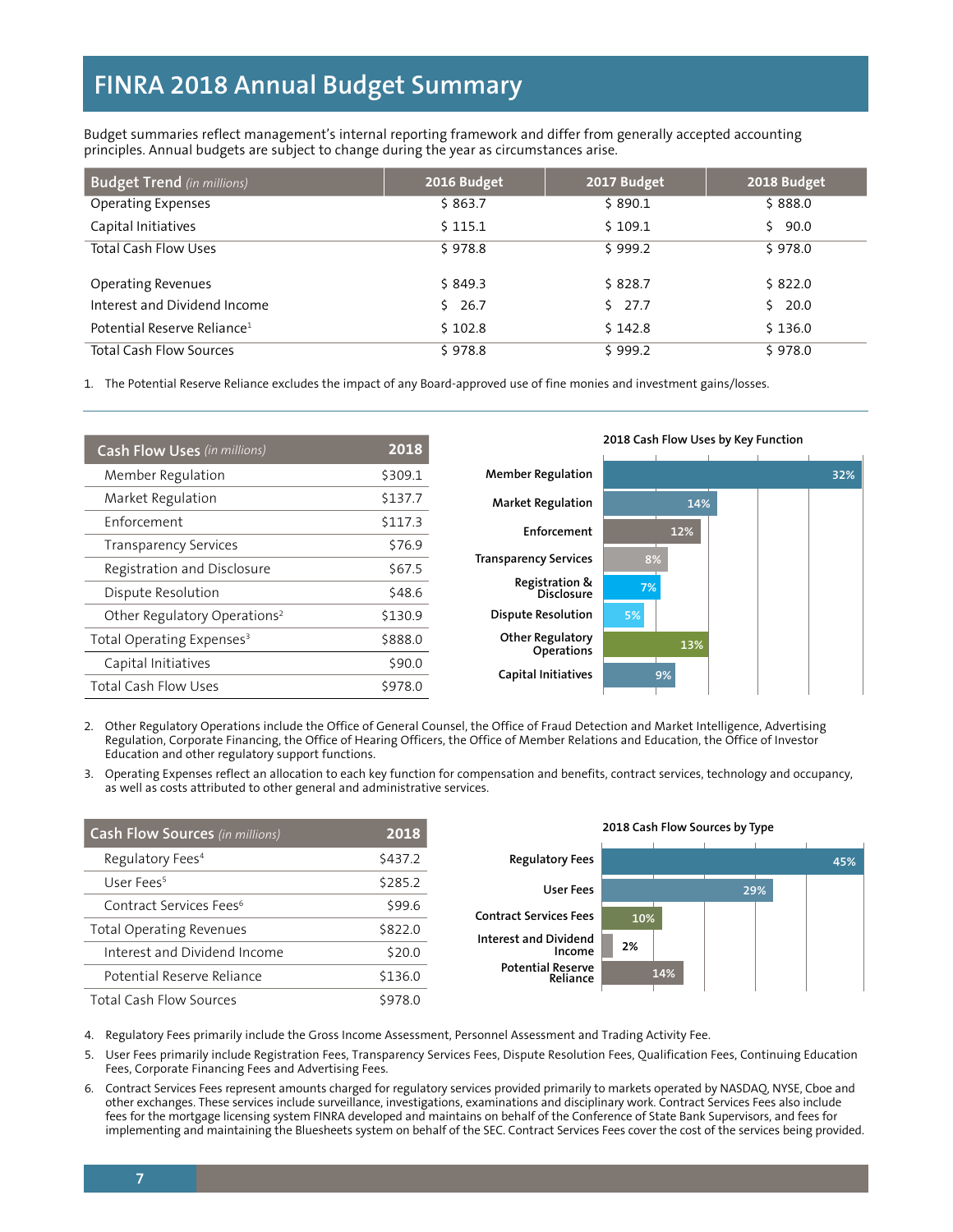



- 7. Compensation includes only non-Technology staff.
- 8. Technology includes costs for employees and contractors; security; and hardware, cloud hosting and software support required to maintain and operate the applications and environments that enable FINRA's regulatory activities.

#### **Historical Trends**

#### **Operating Revenues\***

Operating revenue in 2018 is projected to remain flat with 2017. FINRA derives nearly half of its revenues from industry fees that are assessed according to firms' gross revenue and trading volume, as well as firms' total number of registered representatives. Overall revenue generated through these three fees is projected to decline in 2018 to its lowest level since 2013. At the same time, user fees, including continuing education fees and corporate financing fees, and contract services fees have also decreased since 2013. More detail is available on the next page. Total operating revenues for 2013 and 2014 are each net of rebates of \$20 million.

#### **Operating Expenses\***

Operating expense increases have stayed largely in line with inflation, at an annual rate of approximately 1.5 percent since 2013. Cost-saving efforts have been driven by managing our compensation costs without compromising our regulatory responsibilities, among other organizational and process improvements. For example, we have reduced incentive compensation and held senior officer salaries flat for the last two years and will hold senior officer salaries flat again in 2018. In addition, for 2018, we have identified further expense reductions; and through FINRA360, we continue to seek other efficiencies and opportunities to better leverage technology to do our work.

#### **Capital Initiatives\***

Capital initiative spending varies from year to year based on the need to enhance regulatory and related technology capabilities. We anticipate capital initiatives of \$90 million for 2018, down from a forecasted amount of \$103.7 million for 2017. The increased spending in 2015 and 2016 was largely due to a decision to migrate FINRA's Market Regulation technology environment from a data center structure to a cloud-based architecture, in addition to the one-time integration of Cboe surveillance patterns and other regulatory tools into the FINRA environment as part of FINRA providing certain services to Cboe.

#### \*Historical results reflect internal management reporting and will differ from GAAP.

#### **Capital Initiatives by Type<sup>9</sup>**



9. Refer to the Financial Guiding Principles for a description of the different categories of Capital Initiatives.

#### **Operating Revenues** *(in millions)*







#### **Capital Initiatives** *(in millions)*

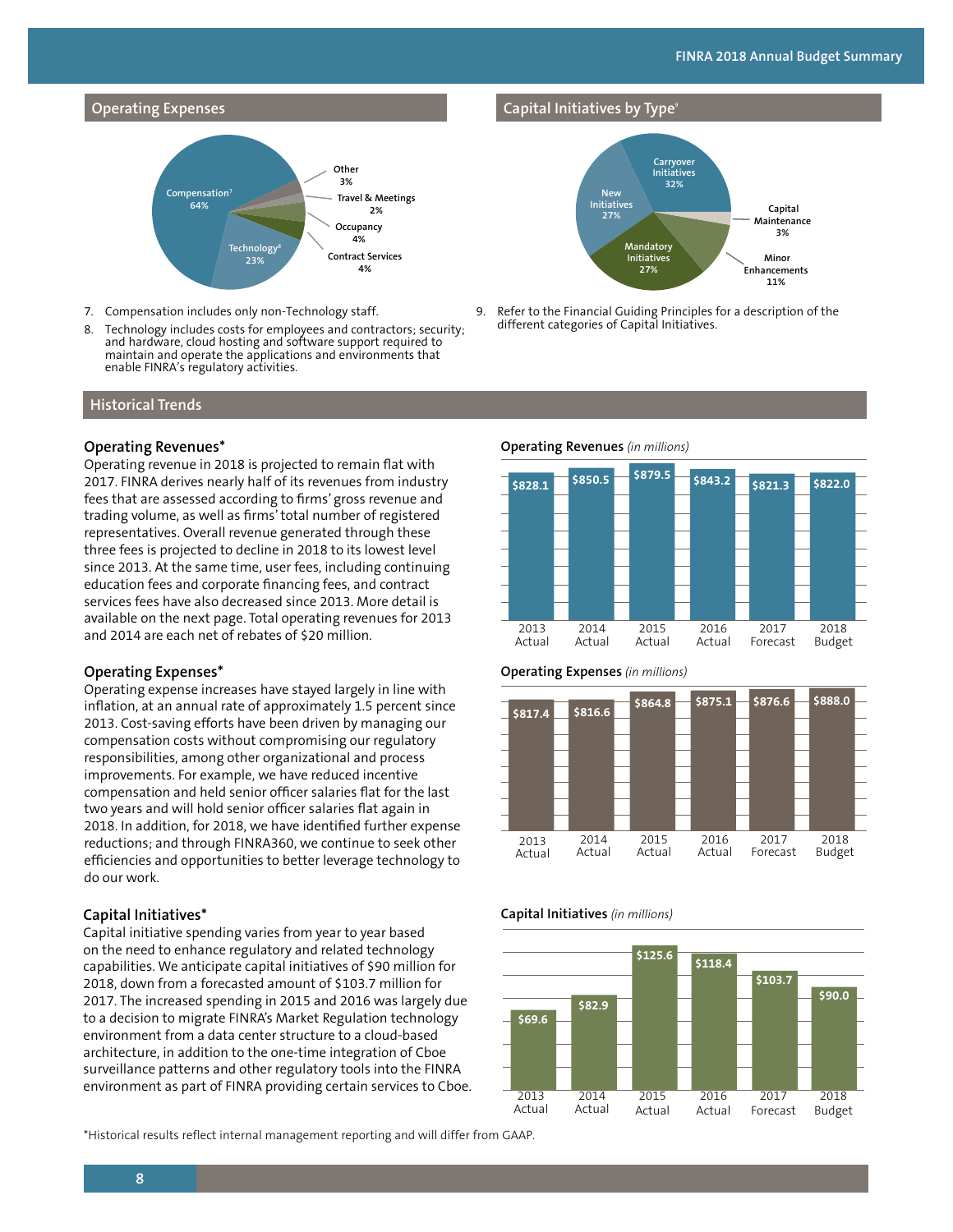# **Workforce**

**Headcount** FINRA's fluctuations in headcount since 2013 are largely attributable to changes in regulatory services provided to NYSE, Cboe and ORSA. In addition, to manage our workforce more effectively, nearly 120 contractors or temporary employees have been converted to full-time staff in recent years.



#### **Historical Operating Revenue Trends**

The following provides a five-year look back at the four fees that represent FINRA's largest sources of operating revenue.

#### **Trading Activity Fee**

The Trading Activity Fee is a transaction-based fee that is assessed monthly on firm trading activity in covered securities across all markets.

#### **Gross Income Assessment**

The Gross Income Assessment is an annual fee that is assessed based on the firm's prior year's total gross revenue less commodities revenue. The assessment is based on a tiered rate structure that includes provisions that have kept it relatively flat since 2013.

## **Personnel Assessment**

The Personnel Assessment is an annual fee that is assessed based on the firm's number of registered representatives as of December 31 of the previous year and is applied to a regressive tiered rate structure.

#### **Registration Fees**

Registration Fees include fees for various registrationrelated requirements for firms and registered securities representatives in the industry such as initial registration, fingerprinting, disclosures and terminations.

#### **Trading Activity Fee** *(in millions)*



#### **Gross Income Assessment** *(in millions)*



#### **Personnel Assessment** *(in millions)*





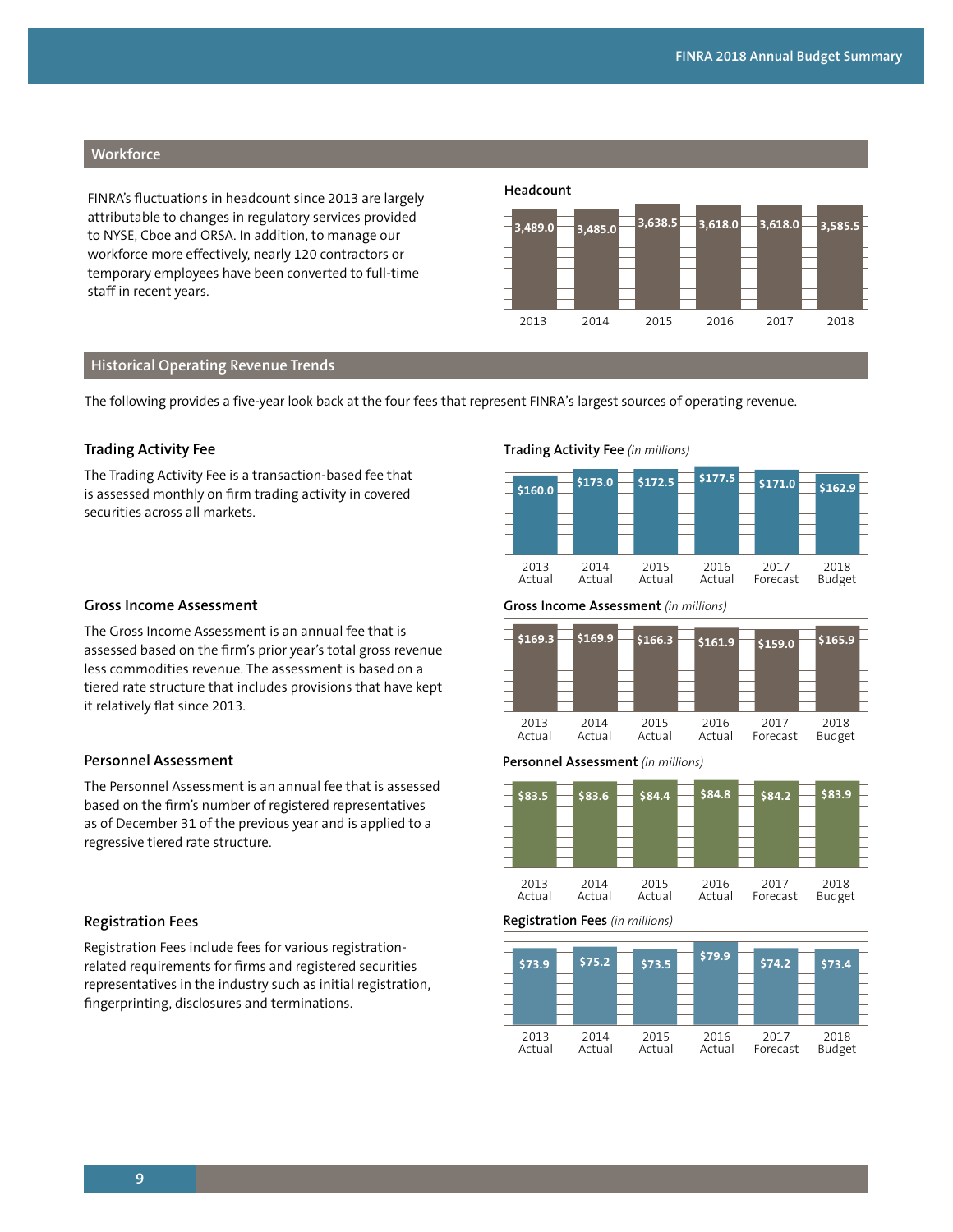# **Key Functions**

The 2018 budget is allocated according to the following key functions.10

### **Member Regulation**

FINRA's Member Regulation Department (Risk Oversight and Operational Regulation, and Sales Practice) monitors and examines for member compliance with industry rules and regulations.

# **Market Regulation**



**32%**

**12%**

automated surveillance, examinations and investigations of trading activity in U.S. equities, options and fixed income markets.

## **Enforcement**

FINRA's Enforcement Department investigates possible misconduct and brings disciplinary actions for violations of industry rules and regulations.

# **Transparency Services**

FINRA's Transparency Services Department operates facilities that disseminate real-time and historical market information for over-the-counter (OTC) trading in the equity and fixed income markets, and maintains the databases FINRA uses to oversee OTC securities. **8%**

# **Registration and Disclosure**

FINRA's Registration and Disclosure Department operates FINRA's utilities to register and test securities industry personnel, and provides those same services under contract for the benefit of investment advisers and mortgage brokers. **7%**

# **Dispute Resolution**

FINRA's Office of Dispute Resolution operates a dispute resolution forum for investors, brokerage firms and their registered employees, and administers arbitrations and mediations through a network of four regional offices, with 71 hearing locations, including one in each state and Puerto Rico. **5%**

# **Capital Initiatives**



Capital initiatives projects are non-recurring expenditures that improve the effectiveness and efficiency of our operations.

# **Other Regulatory Operations**

hotline or mailbox.

**13%**

FINRA's other regulatory operations include the Office of General Counsel, the Office of Fraud Detection and Market Intelligence, Advertising Regulation, Corporate Financing, the Office of Hearing Officers, the Office of Member Relations and Education, the Office of

Investor Education and other regulatory support functions. FINRA's **Office of General Counsel** assists FINRA in adopting and interpreting rules applicable to securities firms and brokers. FINRA solicits comment on its proposed rules from

with limited exceptions, all FINRA rules must be approved by the SEC. The **Office of Fraud Detection and Market Intelligence** centralizes FINRA's review of allegations of serious fraud and significant investor harm, analyzes trading activity across U.S. markets for evidence of insider trading, and analyzes tips and complaints of possible fraud or other

its members, investors and other interested parties, and,

**Advertising Regulation** oversees compliance with rules intended to ensure that member communications to the public are fair, balanced and not misleading.

misconduct that are submitted to FINRA's Whistleblower

**Corporate Financing** regulates corporate offerings to address fraudulent private placements and ensure underwriting compensation is fair.

The **Office of Hearing Officers** is an office of impartial adjudicators of disciplinary cases brought by FINRA's Enforcement Department against FINRA members.

The **Office of Member Relations and Education** is responsible for maintaining and enhancing open and effective dialogue with FINRA member firms, and oversees FINRA conferences and the FINRA Institute at Georgetown Certified Regulatory and Compliance Professional™ program.

The **Office of Investor Education** provides investors with financial tools and resources; and through the FINRA Investor Education Foundation®, FINRA supports important research and financial education initiatives.



# **FINRA Investor Education Foundation**

The Foundation empowers underserved Americans with the knowledge, skills and tools to make sound financial decisions throughout life. The Foundation supports innovative research and educational projects aimed at segments of the investing public that could benefit from additional resources. The Annual Budget Summary does not include the FINRA Foundation. FINRA's Annual Financial Report includes the consolidated results of both FINRA and the Foundation.

10. The 2018 budget by key function represents an allocation of operating expenses for compensation and benefits, contract services, technology and occupancy, as well as costs attributed to other general and administrative services.